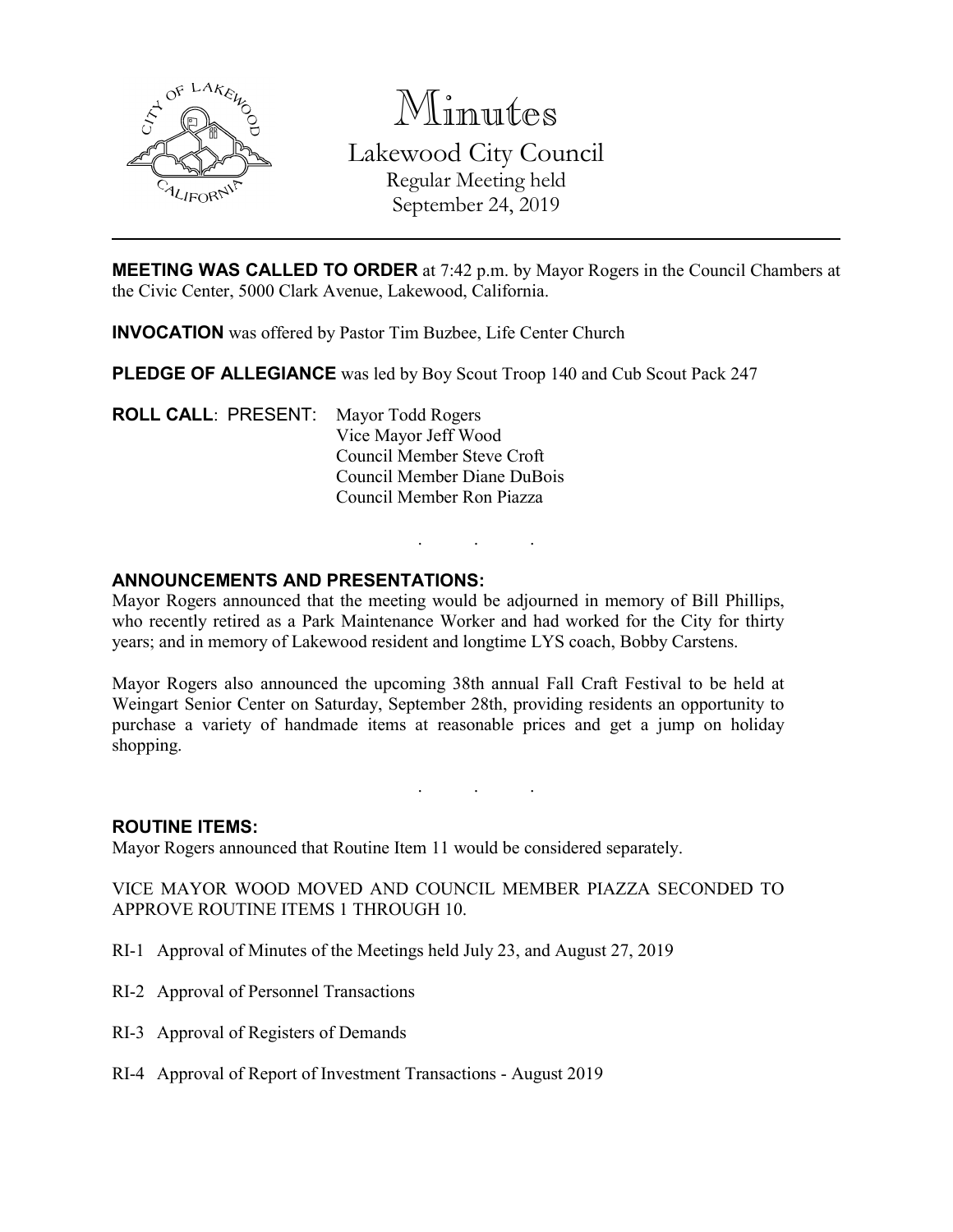### **ROUTINE ITEMS:** - Continued

- RI-5 RESOLUTION NO. 2019-44; A RESOLUTION OF THE CITY COUNCIL OF THE CITY OF LAKEWOOD, CALIFORNIA, APPROVING THE APPLICATION FOR APPROVING APPLICATION(S) FOR PER CAPITA GRANT FUNDS
- RI-6 Approval of Amendment to Agreement with ABCUSD for the STAR Deputy Program
- RI-7 RESOLUTION NO. 2019-45; A RESOLUTION OF THE CITY COUNCIL OF THE CITY OF LAKEWOOD ESTABLISHING A "SCHOOL BUS ONLY, MONDAY TO FRIDAY, 7:00 A.M. TO 4:00 P.M." ZONE ON THE NORTH SIDE OF 207TH STREET WITHIN THE CITY OF LAKEWOOD

RESOLUTION NO. 2019-46; A RESOLUTION OF THE CITY COUNCIL OF THE CITY OF LAKEWOOD RESCINDING A RESOLUTION PROHIBITING THE PARKING OR STANDING OF VEHICLES ON NORWALK BOULEVARD WITHIN THE CITY OF LAKEWOOD

- RI-8 RESOLUTION NO. 2019-47; A RESOLUTION OF THE CITY COUNCIL OF THE CITY OF LAKEWOOD ESTABLISHING PAYING AND REPORTING THE VALUE OF EMPLOYER PAID MEMBER CONTRIBUTION FOR CITY OFFICERS AND EMPLOYEES
- RI-9 RESOLUTION NO. 2019-48; A RESOLUTION OF THE CITY COUNCIL OF THE CITY OF LAKEWOOD APPROVING THE TENTATIVE AGREEMENT BETWEEN THE CITY OF LAKEWOOD AND THE LAKEWOOD CITY EMPLOYEES ASSOCIATION AND ESTABLISHING EMPLOYEE BENEFITS, DEFINING THE CONDITIONS AND HOURS OF EMPLOYMENT AND ADOPTING A CLASSIFICATION AND COMPENSATION PLAN FOR CITY OFFICERS AND EMPLOYEES
- RI-10 RESOLUTION NO. 2019-49; A RESOLUTION OF THE CITY COUNCIL OF THE CITY OF LAKEWOOD REPEALING RESOLUTION NO. 2019-38 PERTAINING TO HOURLY-RATED PART-TIME EMPLOYEES AND ENACTING A PERSONNEL RESOLUTION ESTABLISHING THE COMPENSATION, RULES AND REGULATIONS PERTAINING TO HOURLY-RATED PART-TIME EMPLOYEES

UPON ROLL CALL VOTE, THE MOTION WAS APPROVED:

AYES: COUNCIL MEMBERS: Croft, DuBois, Wood, Piazza and Rogers NAYS: COUNCIL MEMBERS: None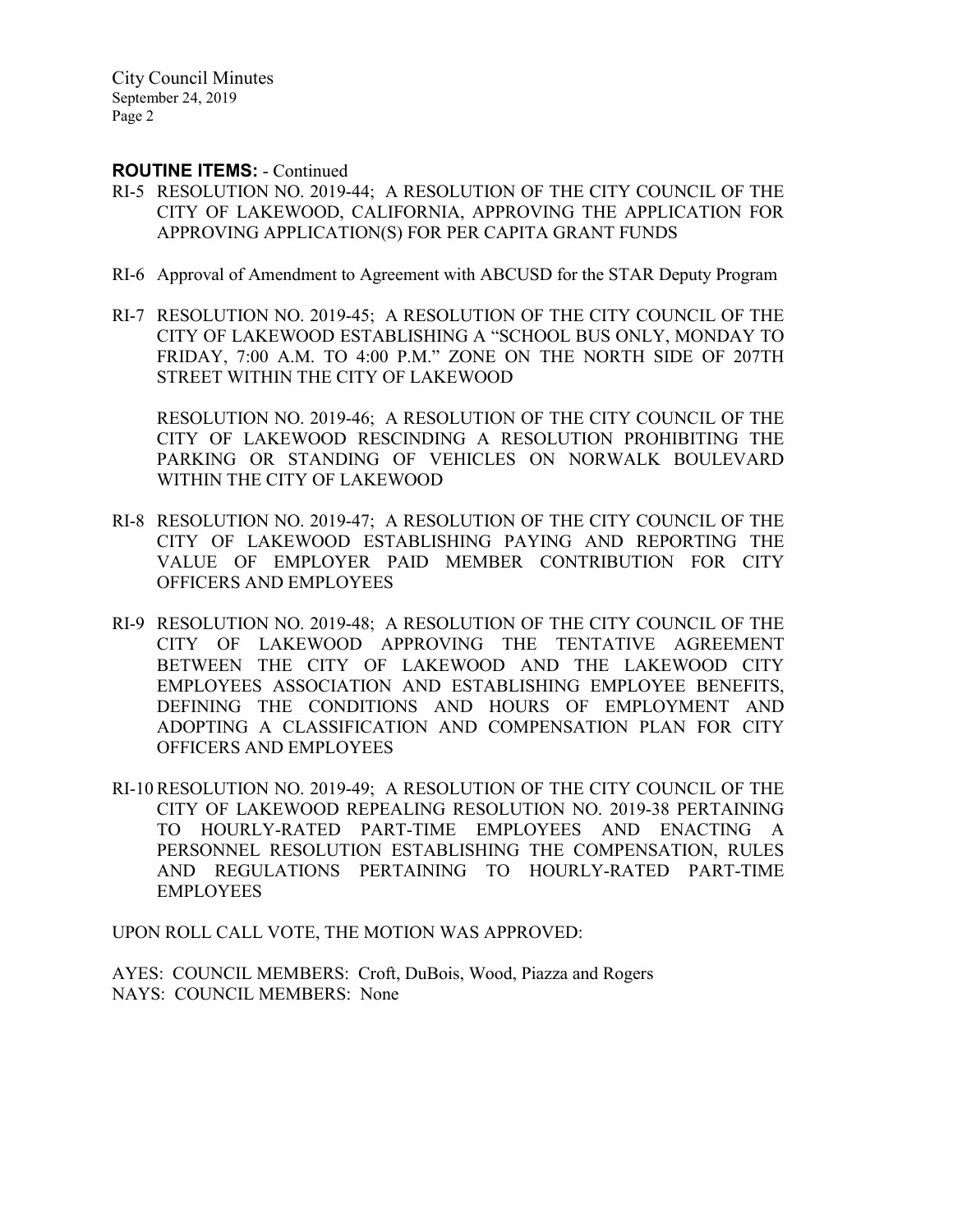## **ROUTINE ITEMS:** - Continued

RI-11 Approval of Eleventh Amendment to the City of Lakewood Recreation Lease for the Lakewood Equestrian Center

Thaddeus McCormack, City Manager, provided a brief summary of the proposed extension to the Lakewood Equestrian Center ("Equestrian Center") with Sandie Mercer Ranch, Inc. He stated that the item was a follow-up to a previous study session discussion regarding a proposed ten-year agreement with a new concessionaire. He reported that in the days leading up to the meeting, renovation costs that the City would have to bear to prepare the site for the new concessionaire had increased significantly to approximately \$500,000, which did not include the City's portion of the \$1.5 million in needed improvements; therefore, the agreement did not move forward. He further explained that instead the City Council directed staff to craft a new agreement for the property that would allow the Equestrian Center to continue to operate, while being more fiscally responsible for the City. He added that due to the short time frame when the existing operator's agreement would end and the legitimate concerns of the boarders at the Equestrian Center, efforts to bring forth a new arrangement proved fruitless and consequently, discussions with the existing operator ensued to extend oversight of the Equestrian Center for a period of time that would allow the City to explore options to develop a long-term plan for the continued use of the Equestrian Center in its entirety and would be financially viable for its operator, users and taxpayers. He concluded by stating that staff recommended that the City Council approve the amendment to the City of Lakewood's recreation lease with Sandie Mercer Ranch, Inc. and authorize the Mayor and the City Clerk to execute the amendment to the City of Lakewood Recreation Lease for the Lakewood Equestrian Center, subject to approval of the City Attorney.

Mayor Rogers reiterated the statement that efforts were being made to find a way to continue operating the Equestrian Center and to make needed improvements in a manner that was fair and reasonable were being undertaken. He identified some of the needed repairs and upgrades, which included new barns and riding arena. He detailed the request for proposals process and discussed the structural deficit that the City faced. He explained that due to the severity of the financial situation, maintenance at various parks and City facilities were being deferred and spending commitments had to be carefully considered. The Mayor stated that some of the options being considered included housing, a retail center, and a recreational vehicle storage facility. He expressed disappointment that some of the proposed ideas had been misconstrued as the City's intent to close down the Equestrian Center and convert the entire property into an RV storage park, which was not true. He emphasized that the City Council's main priority and preference was to pursue plans that allowed the Equestrian Center to continue to operate on the entire site. He asserted that with the long-time operator, Sandie Mercer Ranch, being willing to continue operating for at least another year, it would provide ample opportunity to determine a long-term solution. Mayor Rogers added that only eight of the ninety-five horses boarded at the Equestrian Center were owned by Lakewood residents and that there was space for approximately twice that capacity. He expressed hope for an increase to the number of horses boarded there and to attract more Lakewood residents to bring the horses they owned to their hometown stables.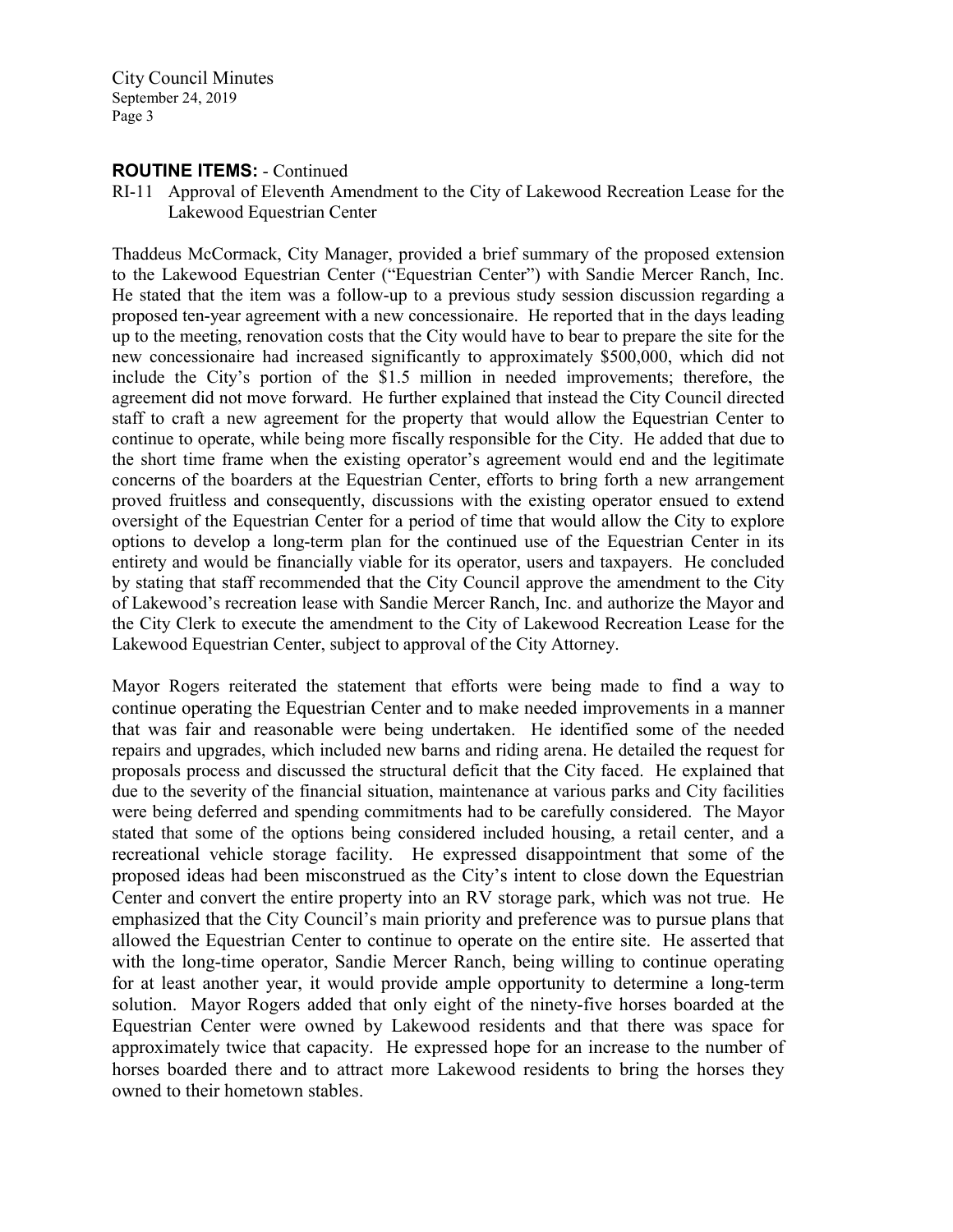# **ROUTINE ITEMS:** - Continued

Sonya Jahn, Lakewood, expressed disappointment at the unsuccessful agreement with the proposed operator. She stated her support for continued operations at the Equestrian Center and thanked its supporters' and their efforts to revitalize the facility with various improvement projects. She extended an invitation to the Barn Beautification Day to be held on October 13th.

Nancy and Douglas Alchorn, Long Beach; Mandi McGinnis, Lakewood; Ron Broder, Los Alamitos; Jody Radtke, Lakewood; Ruby Cure, Lakewood; and Evan Morissette, Lakewood; addressed the City Council in support of maintaining the operations at the Lakewood Equestrian Center, noting the recreational and therapeutic benefits of the facility and its services to the community.

Alan Gafford, Lakewood, suggested sources of funding and revenues, such as an increase to the sales tax.

Responding to comments from Marianne Tauson, La Mirada, who cited budget figures from a media article and inquired about the lack of funding for the facilities at Equestrian Center, Mr. McCormack noted that over the last three years, \$172,000 in improvements to the site had been made.

In response to Mayor Rogers' inquiry, Mr. McCormack stated that over the next year, limited improvements would be made during the interim period as a longer term plan was being developed, including removing some of the hay barn to be replaced with a new structure, trimming and removing trees, removing tack sheds and managing the rodent and other wildlife infestation

Council Member Croft indicated that the Equestrian Center had been a jewel and a benefit for the community; however, as noted by the Mayor, times were different and the City faced resource shortfalls. He expressed support for the lease extension and expressed hope for a viable program. He added that with assessments having been recently conducted on capital projects, it was determined that most of the parks and buildings in the City required maintenance.

Council Member DuBois commented that as a longtime rider, she understood the emotional connection to horses. She stated that staff had worked diligently to keep the Equestrian Center going and wanted to ensure the efficiency and affordability of maintaining the property.

Vice Mayor Wood expressed appreciation for staff and the Mayor's outlining of the history and the financial background with regards to the Lakewood Equestrian Center and stated the expectation that the lease extension would allow a comprehensive exploration of options and to utilize the facility for the benefit of all residents, including the taxpayers.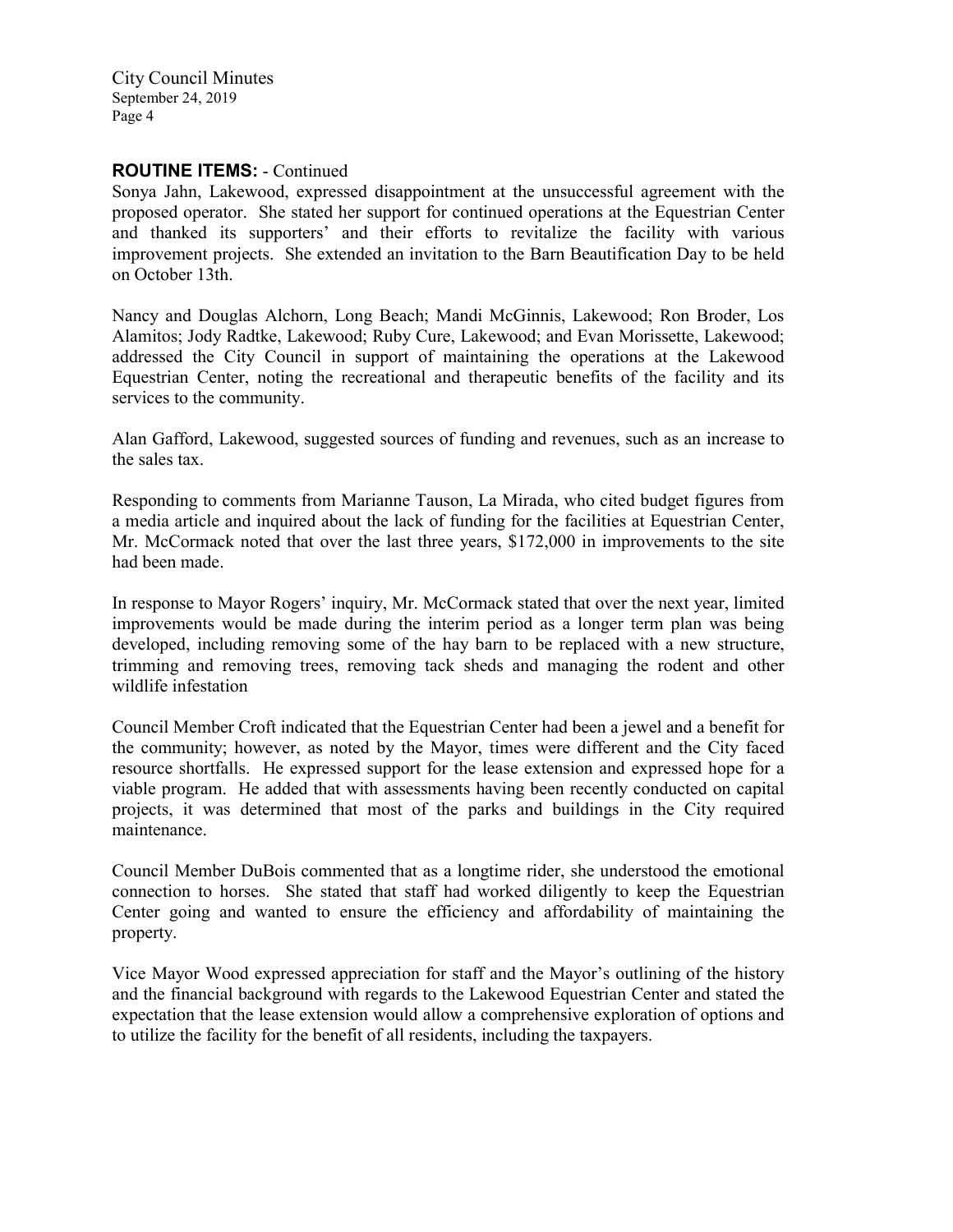## **ROUTINE ITEMS:** - Continued

Council Member Piazza concurred with his colleagues' comments and noted the importance of allowing time to determine achieving a win-win situation for the Equestrian Center to reach its highest potential as a world-class facility. He stated he was encouraged by the enthusiasm of the facility's supporters.

Mayor Rogers stated that the Equestrian Center had deep roots in the City and added that the City Council had not been interested in dispensing with it. He provided perspective by explaining that \$1 million would be equivalent to putting a deputy sheriff on the street 24-hours a day, seven days a week, and noted the importance of providing public safety. He noted that in the past year, the Park Development Committee, comprised of Council Member DuBois and Vice Mayor Wood, had considered options and attended tours of not just the Lakewood Equestrian Center but of other centers as well, in order to make a recommendation to the City Council. He explained that unbeknownst to the Committee, staff and the City Council, in the span of eleven days, the costs would skyrocket due to unforeseen circumstances; therefore, instead of approving the proposed agreement or of giving staff direction to raze the property to put another facility in its place, he appointed Council Member Croft and Council Member Piazza to serve as Ad Hoc Committee members to find a way to maintain the Equestrian Center for its current use, although not in its current state. He further reported that the entire City Council had not been interested in considering alternative uses and wanted to save the Equestrian Center. He reiterated that the City Council's responsibility was to Lakewood residents and that tough decisions had to be made to maintain balanced budgets.

COUNCIL MEMBER CROFT MOVED AND COUNCIL MEMBER PIAZZA SECONDED TO APPROVE ROUTINE ITEM 11. UPON ROLL CALL VOTE, THE MOTION WAS APPROVED:

AYES: COUNCIL MEMBERS: Croft, DuBois, Wood, Piazza and Rogers NAYS: COUNCIL MEMBERS: None

### **1.1 • ORDINANCE ESTABLISHING RULES FOR SIDEWALK VENDING**

Mr. Skolnik, City Attorney's Office, advised that the proposed ordinance had been introduced at the previous City Council meeting, however, based on Council Members' requests and suggestions, some modifications had been made. He stated it was staff's recommendation that the City Council conduct a public hearing and introduce Ordinance No. 2019-3, as amended.

. . .

Vice Mayor Wood extended thanks to Paolo Beltran, Assistant to the City Manager, for incorporating into the ordinance the various suggestions made at the last meeting and for addressing their concerns.

Mayor Rogers opened the public hearing at 8:39 p.m. and called for anyone in the audience wishing to address the City Council on this matter. There was no response.